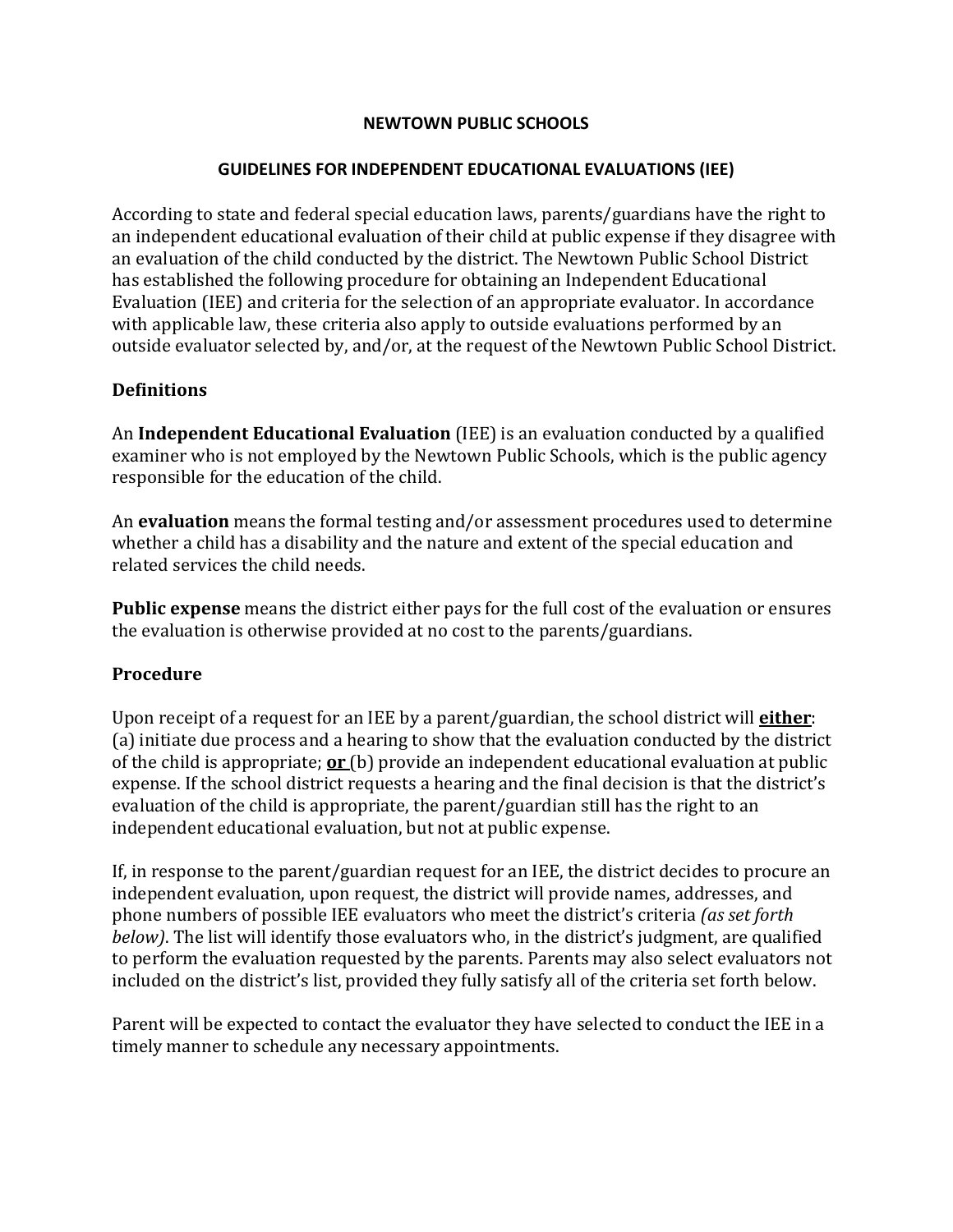**Criteria for Outside Evaluators** *(Independent Evaluators and Outside Evaluators Selected by the Newtown Public Schools)*

Evaluators chosen to conduct independent evaluations must meet *all of* the criteria established by the district as follows:

# A. Minimum Credential for Evaluators

For Psychologists:

- 1. Hold a valid Connecticut Department of Health license as a psychologist.
- 2. Have achieved a Doctor of Philosophy (Ph.D.) or Doctor of Psychology (Psy.D.) in Psychology, Neuropsychology or Clinical Psychology from an accredited university.
- 3. Have training and experience in evaluating students of the same age level.
- 4. Have clinical background, advanced training, and recent experience in the areas of disability being evaluated.
- 5. Be able to schedule an evaluation in a timely manner and produce a written report within forty-five (45) school days of evaluation, subject to any contractual arrangement with the district or unusual circumstances which justify an extension of this timeline.

For individuals conducting academic achievement testing, the individual must *either:*

- 1. Fulfill the following requirements:
- 2. Have attained a minimum of a Master's degree; *and*
- 3. Hold an appropriate and valid special education or other academic specialization (such as reading or mathematics) certificate from the Connecticut, Massachusetts or Rhode Island State Departments of Education;

# *and*

(a) Have experience in teaching and evaluating students in the area of suspected disability.

# *Or*

4. Fulfill the requirements of the psychologist above.

Psychiatric Evaluation:

- (a) Medical degree (M.D.) from an accredited university; and
- (b) Clinical training in child and adolescent psychiatry; and
- (c) Valid license by the State of Connecticut Department of Public Health in good standing; and
- (d) Board certified by the American Board of Psychiatry and Neurology in the specialty area of Child and Adolescent Psychiatry.

Medical Evaluation:

- (a) Medical degree (M.D.) from an accredited university; and
- (b) Clinical training in field of specialty required for evaluation or pediatrics, as applicable; and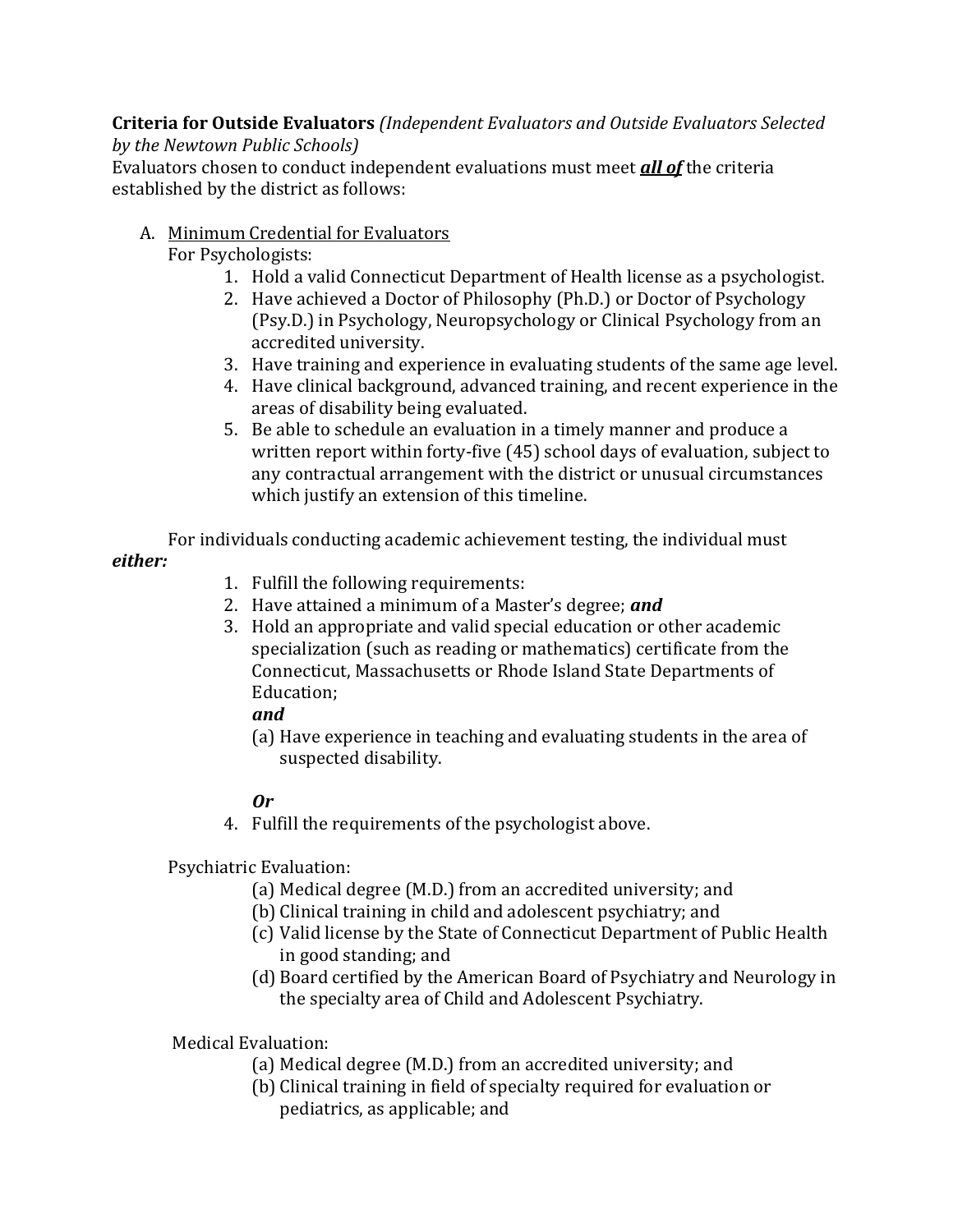- (c) Valid license issued by the State of Connecticut Department of Public Health in good standing; and
- (d) Board certified by the appropriate agency in pediatrics or the appropriate field of specialty in which the evaluation is sought.

Occupational Therapy Evaluation:

- Minimum Bachelor's degree from an accredited university and has graduated from an educational program accredited by the American Occupational Therapy Association; and
- (b) Valid license issued by the State of Connecticut Department of Public Health in good standing; and 4
- (c) Clinical experience in evaluating and treating children and/or adolescents in the area of disability under evaluation.

Physical Therapy Evaluation:<br>(a) Graduate of a

- Graduate of a school of physical therapy approved by the Board of Examiners for Physical Therapists; and
- (b) Valid license issued by the State of Connecticut Department of Public Health in good standing; and
- (c) Clinical experience in evaluating and treating children and/or adolescents in the area of disability under evaluation.

Speech and Language Evaluation:<br>(a) Minimum of mas

- Minimum of master's degree and appropriate specialist level training (e.g. Sixth Year Degree) in speech and language pathology from a program accredited by the American Speech-Language Hearing Association; and
- (b) Valid license issued by the State of Connecticut Department of Public Health in good standing; and
- (c) Clinical experience in evaluating and treating children and/or adolescents in the area of disability under evaluation; and
- (d) Current Certificate of Clinical Competence (CCC) in good standing from the American Speech-Language Hearing Association (ASHA).

Audiological Evaluation:<br>(a) Minimur

- Minimum of master's degree and appropriate specialist level training (e.g. Sixth Year Degree) in audiology from a program accredited by the American SpeechLanguage Hearing Association; and
- (b) Valid license issued by the State of Connecticut Department of Public Health in good standing; and
- (c) Clinical experience in evaluating and treating children and/or adolescents in the area of disability under evaluation; and
- (d) Current Certificate of Clinical Competence in Audiology (CCC) in good standing from the American Speech-Language Hearing Association (ASHA).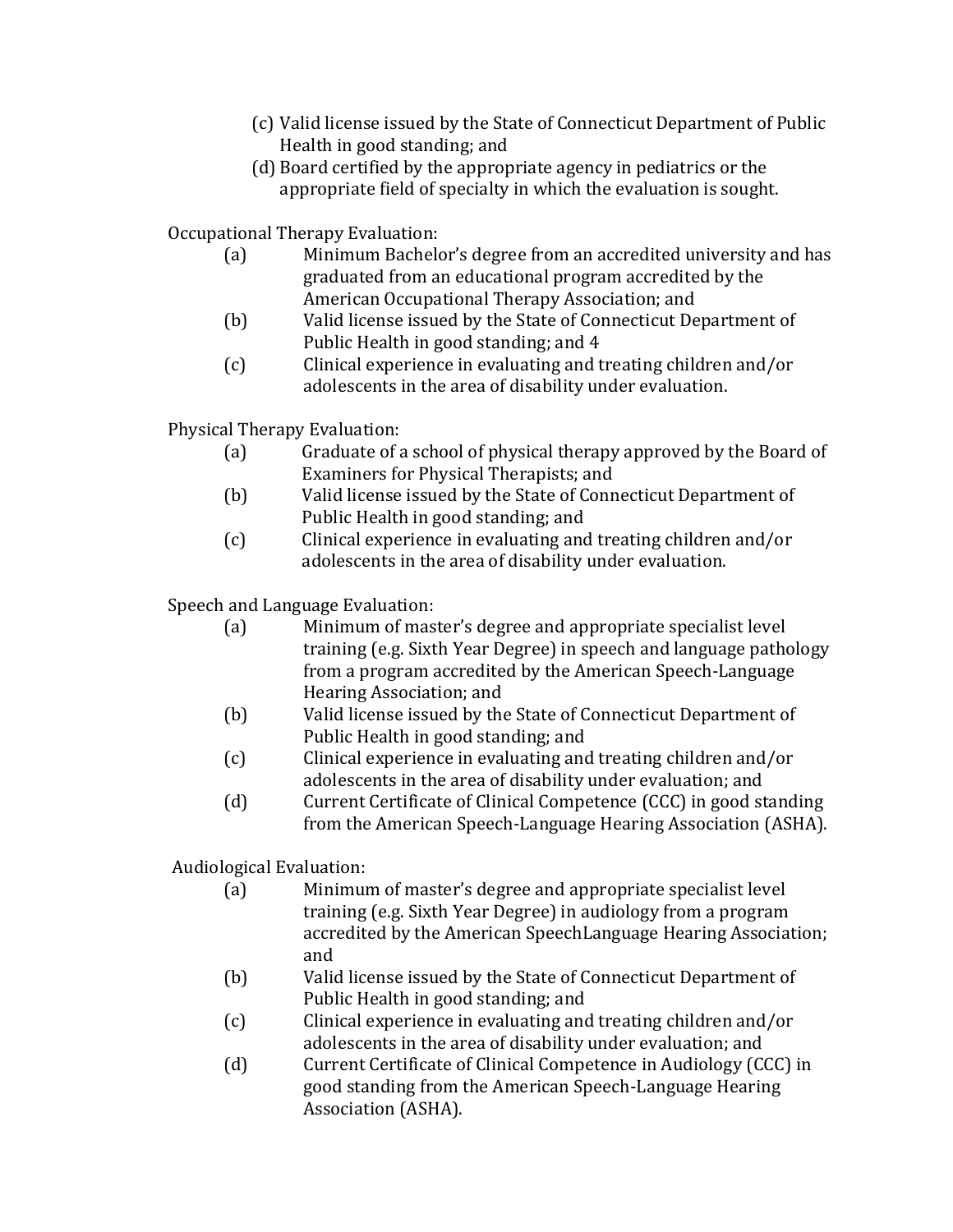# Educational Evaluation<br>(a) Master

- Master's degree from an accredited university and appropriate specialist level degree (e.g. Sixth Year Professional Diploma) in Special Education from an accredited university; and
- (b) Professional Educator Certificate in Special Education from the State of Connecticut Department of Education; and
- (c) Minimum three years full-time supervised professional experience beyond any internship or practicum experience in a public school setting.

Functional Behavioral Assessment*: Must meet one of the following*:

- (a) Minimum requirements above for Psychological or Psycho-Educational Evaluation; or 5
- (b) Hold current certification in good standing as Board Certified Behavior Analyst (BCBA), including attaining a minimum of a master's degree in Applied Behavior Analysis (ABA) from an accredited university.

## **COST REQUIREMENT**

Evaluators must charge fees for evaluations which are reasonable and customary in the community, as judged by the school district. Evaluators will be asked to provide an estimate of evaluation costs and if necessary, to conform them to the expectations of the school district for fees that are reasonable and customary in the community. Refusal to comply will disqualify the evaluator. In the event that the school district is providing reimbursement to a parent or guardian for an evaluation already conducted, the school district shall not be responsible for reimbursement of any costs in excess of a reasonable fee for the service provided

- B. The evaluator must not be an employee of the school district.
- C. The evaluator must be permitted to directly communicate with school staff who work with the child in school and the members of the Planning and Placement Team, including the Special Education Director, as well as to obtain information from the school and share information with the school.
- D. The evaluator must obtain and consider school information and observations of the child in the school setting in the evaluation process and the written report.
- E. The evaluator must agree to provide the assessment information and results, including the results of teacher and parent checklists and surveys, in a written report to the district prior to receipt of payment for services. The evaluator will be expected to produce his/her written report within forty-five (45) school days of the